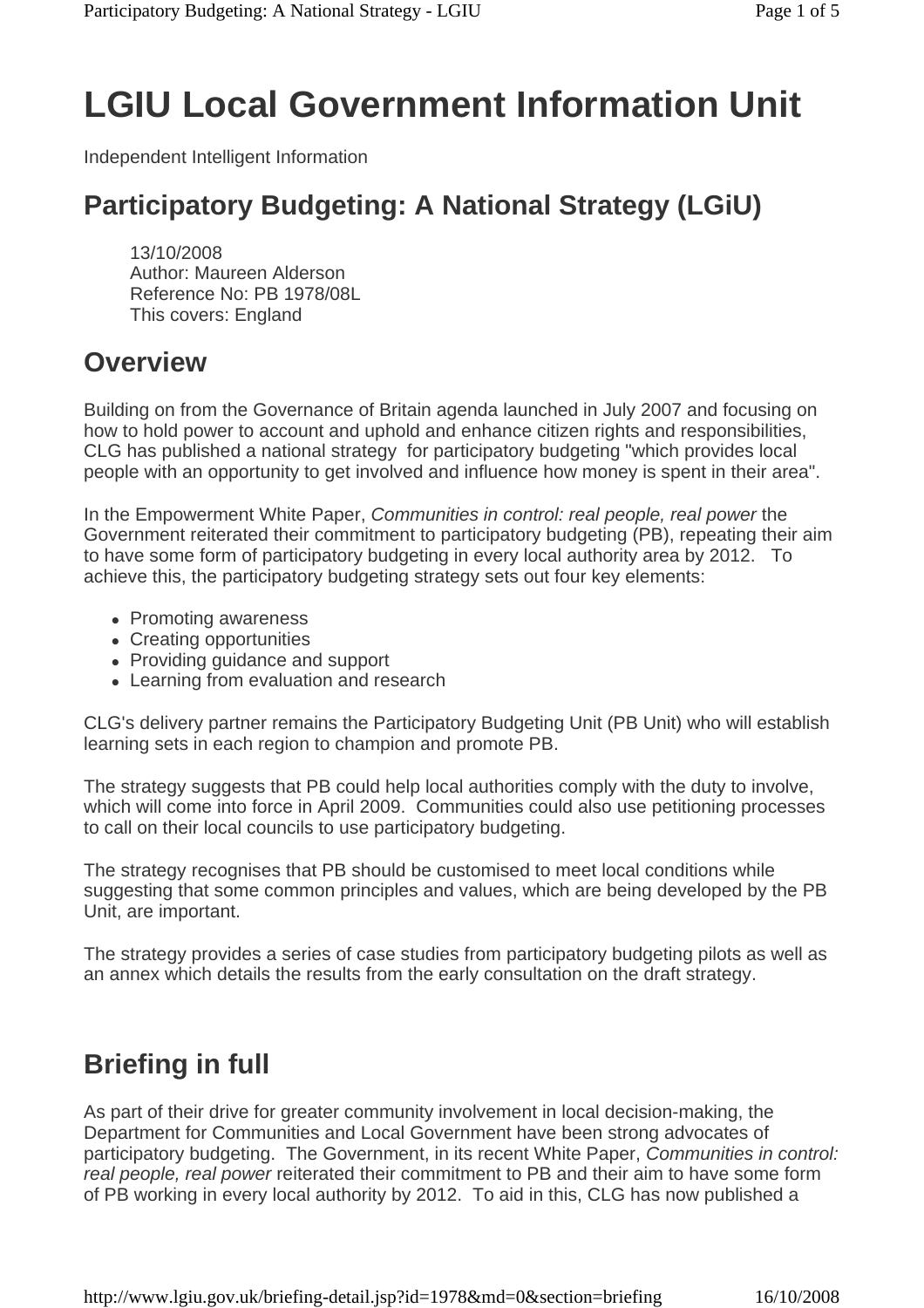national strategy for participatory budgeting entitled, *Giving more people a say in local spending*. The strategy indicates that Comprehensive Area Assessments and Use of Resources along with the new duty to involve will add to "the momentum to achieve this ambition."

According to the strategy,"Participatory budgeting directly involves local people in making decisions on the spending priorities for a defined public budget. This means engaging residents and community groups representative of all parts of the community to discuss spending priorities, making spending proposals and vote on them, as well as giving local people a role in the scrutiny and monitoring of the process" The strategy recognises that formally, decisions taken through this process are then ratified by the relevant council committee or grant management board, in keeping with financial accountability resting with the council or public agency as budget-holders.

The strategy states clearly that councillors have a central role in this process and that participatory budgeting should be designed to meet local circumstances. It sets out some key ways PB is used at the moment:

**Spending parts of specific grant pots** where funding is from area- based grants such as Neighbourhood Renewal Funds and managed through existing neighbourhood management structures most often used for social or environmental improvements.

**Local area committees** using monies delegated for specific service delivery, like highways. This allows PB to be used on core local authority services and is seen to raise the profile of ward councillors.

**Wider local authority and local area agreement spending** priorities which can involve engaging people in commissioning decisions relating to LAAs.

Use of participatory budgeting in other areas such as discretionary councillor or area committee budgets, with parish and town councils, for commissioning of services and specific grant budgets are further encouraged in the PB national strategy.

It suggests that PB could be a tool to help local authorities meet their new duty to involve; with effect from April 2009 and that communities should have the ability to call on their local authority to use PB using petitions for example.

CLG confirms that they will provide funding to the PB Unit until 2012 for their continued work in this area, given their track record and expertise in PB. The PB Unit is working with various organisations to move this forward.

To increase the use of PB, the strategy sets out four key elements:

**Promoting awareness** - increasing the understanding of how PB can help decision makers better understand the concerns of local people based on informed public deliberations.

The PB Unit often working with other expert agencies (including LGiU) will deliver seminars and workshops to promote learning about PB nationally and will work to promote it through the media. They also view the internet as an important resource, specifically citing the PB Unit Website: http://www.participatroybudgeting.org.uk/ and peopleandparticipation.net, which provides an interactive empowerment tool linking PB to the wider agenda.

Regionally, the PB Unit will be holding seminars in the nine regions followed by regional learning sets, working with the Government Offices and the Regional Empowerment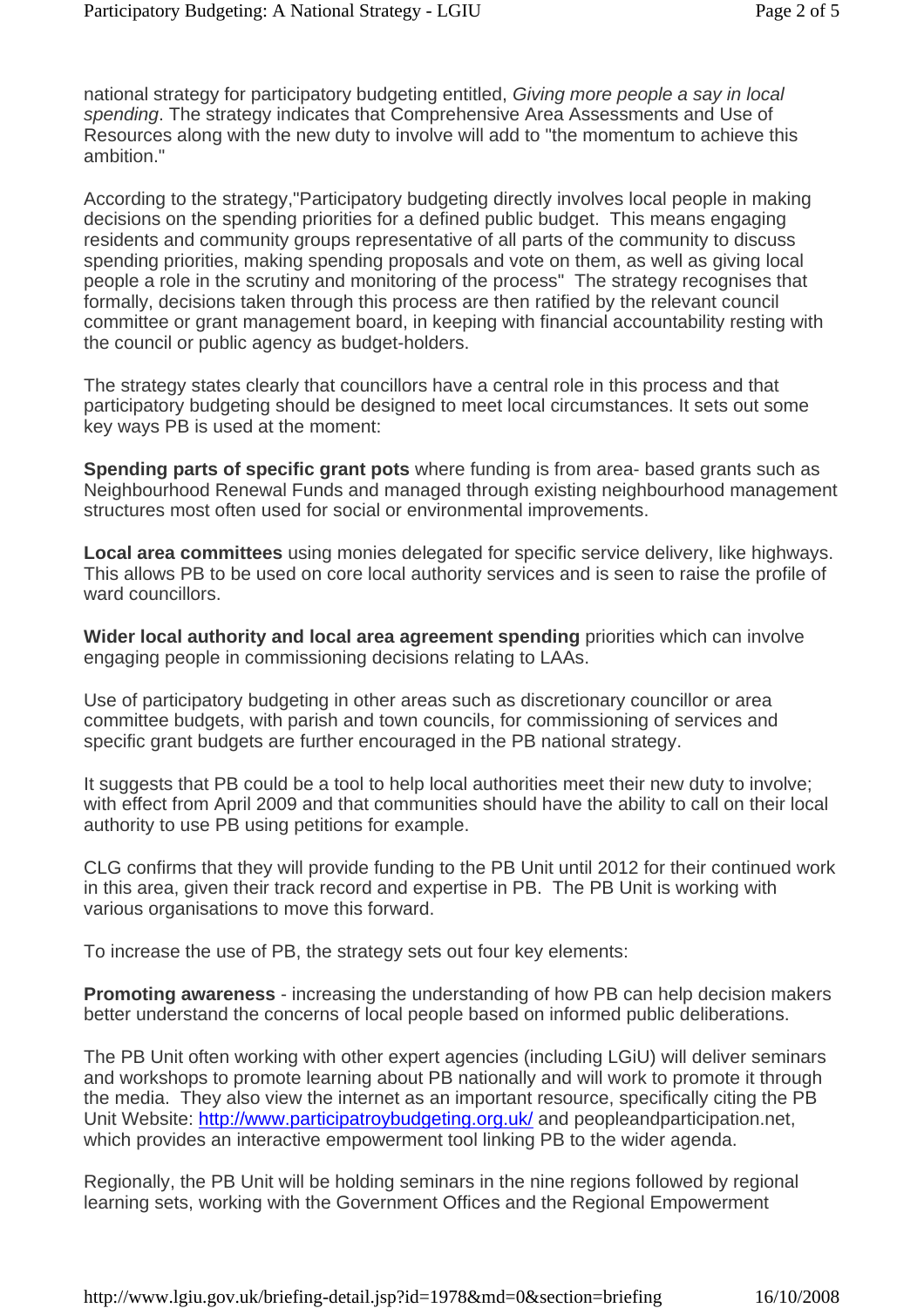Partnerships. Locally, practical advice will be provided to those who use PB through PB Unit Toolkit, available on their website and through the regional learning sets. Projects will be analysed and reports shared to increase understanding and improvements. Various networks and associations will also be used to promote the use of PB.

**Creating opportunities**- increase the number and range of local spending decisions that involve the public.

The strategy sees PB as part of a wider plan for engagement and empowerment of the public. The PB Unit will work with local authorities and other local bodies to develop PB, building on existing innovative engagement processes. It encourages councils to use their powers to devolve discretionary budgets to councillors who can use PB allocate these resources and encourages councillors to use PB with area committee or assembly budgets.

It further highlights the community governance partnership model, where towns and parish councils work with local people to develop a collective action plan, as a way to incorporate PB. Use of PB will also be encouraged in future guidance around the Working Neighbourhoods Fund. This supports the idea of using PB as part of local neighbourhood management systems and that it can influence spending on wider service delivery such as with community safety budgets. The strategy also suggests that PB could be used as a way of engaging communities in commissioning of local services and in delivery of LAAs.

**Providing guidance and support:** ensuring provision of quality and consistent advice by providing guidance and training to those delivering PB.

Guidance such as the PB Unit's newly published *Participatory Budgeting: Values, Principles and Standards* along with their PB toolkit are aimed to assist those who are looking to implement PB in their area. The PB Unit, working with training providers, will also be developing national training programmes to help practioners with PB.

In Spring, 2009 non- statutory guidance will be produced by the Community Development Foundation on the Duty to Involve, which will include PB as a tool to meet this duty. This, along with work by the Network of Empowering Authorities, will promote improvement in empowerment, including the use of PB. Comprehensive Area Assessment evaluates the level and quality of public engagement in service improvements and the Use of Resources KLOEs will examine council's engagement with local communities in financial planning and will likely include the impact of tools such as participatory budgeting. Councillors could also use the call for action to press for the introduction of PB locally and communities could petition for its use.

**Learning from evaluation and research:** through gathering and disseminating research findings so those who work to deliver PB events can learn from others and improve their own practice.

Recognising that participatory budgeting is still relatively new in England, there is a need to share the experience and learning from current initiatives with a wider audience. The strategy sets out the three levels for how they will evaluate PB:

#### <sup>z</sup> **Locally**

The PB Unit is developing a common evaluation component to give individual projects a common approach to assessment and the collection of data, along with their *Common Values, Principles and Standards* guidance.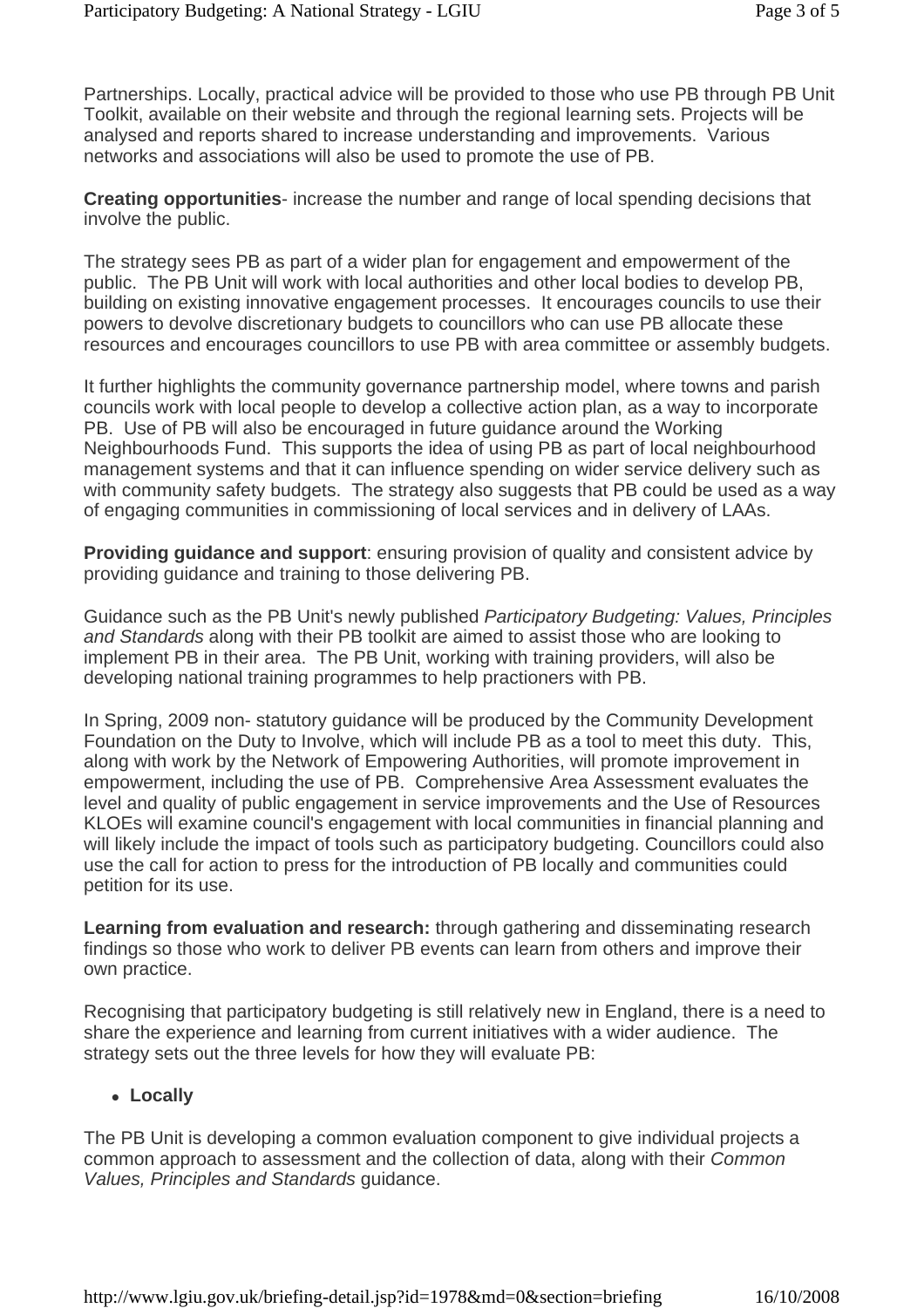#### **• Nationally**

CLG has commissioned an independent national evaluation of how PB has been implemented in England. The evaluation "will be a comparative analysis of various PB projects looking at the drivers of success and the importance of contextual factors, looking at the outcomes for communities".

The strategy sets out various other opportunities to use PB as part of the wider empowerment agenda and the potential for capacity building through community anchor organisations, the Capacitybuilders Fund from the Office of Third Sector and others.

Evaluations should also provide an understanding of the cost, benefits and effectiveness of PB with tools and methods which practitioners can use to assess their local activities and link with the work of the National Empowerment Partnership.

#### <sup>z</sup> **Internationally**

PB models and developments used in other countries which many have resonance in England will be identified so that learning from good practice and alternative approaches can be captured.

Such evaluations will provide an evidence base which can be used to promote and improve participatory budgeting in England.

#### **Comment**

The national strategy for participatory budgeting is to be welcomed by those already doing some form of PB as well as those who are considering its implementation. LGiU has advocated the use of participatory budgeting as one of many tools which can be used to empower local communities. PB allows people to have a direct influence in the way that public money is spent in their local area. We are pleased that CLG's strategy reflects our understanding that PB complements rather than conflicts with local democratic institutions, recognising the central role councillors should play in this process, as community champions. It supports the Councillors Commission recommendation "that councillors should be given tools to engage with new participatory activity in their unique positions as the interface between the council and the local community. "

It is particularly important that learning from evaluation and research is one of the four key elements of this strategy, as councils will benefit from evidence of how PB can be used to positively impact their local area.

The strategy is also careful to recognise that the use of PB, like any of the empowerment tools, will need to be built around local circumstances while based on common standards and principles. There is a danger, with the enthusiasm for PB expressed by CLG that it would become an end in itself, and the strategy is reassuring as it clearly indicates otherwise. Local Authorities as well as local partners will likely find the resources of the PB Unit and others to be valuable as they consider use of PB.

For local authorities and partners who are interested in learning more about PB, LGiU is holding a good practice seminar, in partnership with the PB Unit, on 27 November. The seminar provides information to improve understanding of PB as well as the opportunity to hear from current practioners.